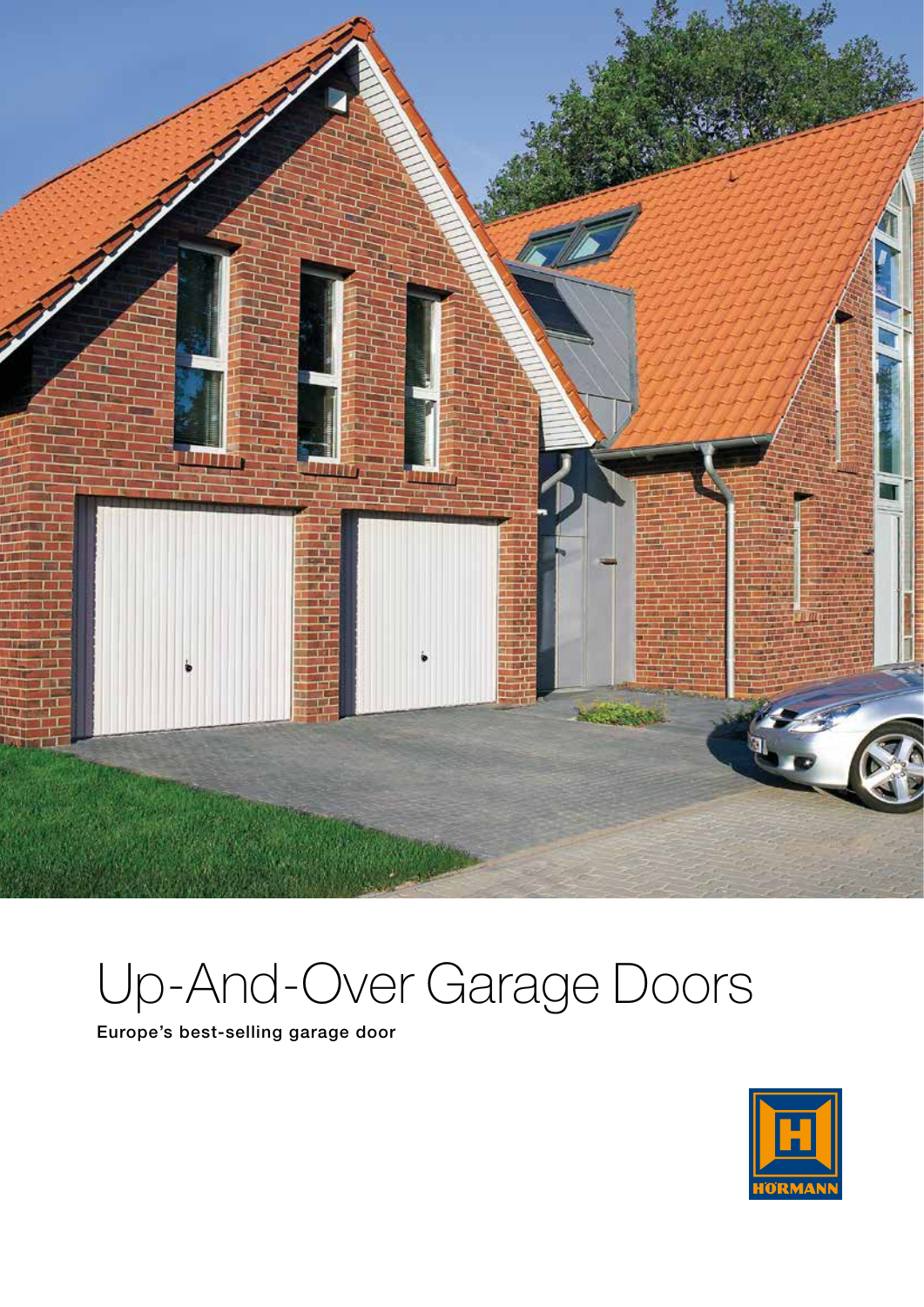# STYLE 905 FOR ON-SITE DESIGN





# Colours and surfaces to choose

Steel doors with coloured polyester primer powdercoating. The galvanized door leaves are optimally protected against adverse effects of the weather and corrosion right up to the cut edges. Our steel styles are available in inexpensive Traffic white as standard, in 7 equally-priced preferred colours, as well as about 200 colours based on RAL.

# Exclusive door aesthetics

With style 905, you can create a garage front to fit your own ideas and personal architectural style. A steel frame construction for on-site infill is a solid technical basis to build on. You can pick an infill to fit your individual style. This way you can incorporate your garage door harmoniously into the overall look of your home's facade.

Styles 902 and 905 also come with a practical wicket door that provides you with good access to everything in the garage, without the need to open the entire door.

- ◀ Style 905 with on-site infill
- ◀ Style 902 Window grey RAL 7040 with wicket door
- ▼ Style 914 Traffic white RAL 9016



# Collective garage doors

Up-and-over doors are also suitable for the secure locking of parking spaces in collective garages. The ventilation slots (approx. 30% of the door surface) ensure optimal ventilation.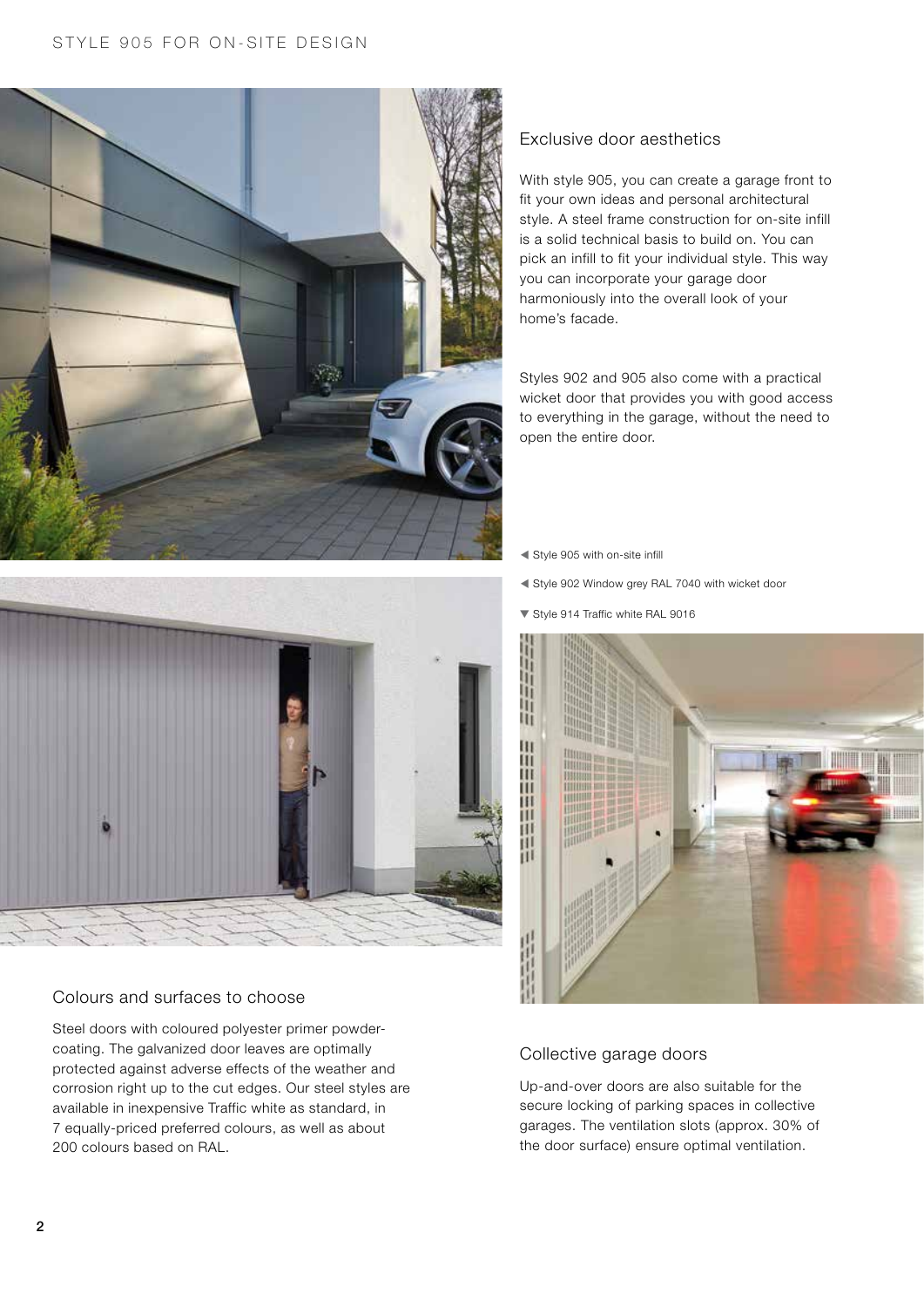



Hörmann patent







Hörmann patent

## **Protection against trapping**

Flexible plastic rails between the door leaf and frame (no steel on steel), as well as additional protective caps over the lever arms, ensure effective protection against trapping.

## **Z** Multiple spring safety system

If one of the springs breaks, the other intact springs support the door. The distance between the spring windings is so minimal that even children's fingers are protected from getting caught.

## **B** Comfortable closing

Due to the specially shaped lever arm the door pulls itself shut when closing.

## **4** Break-in-resistant due to a unique rotary catch lock

With this type of lock, the door leaf corners are fixed firmly to the frame, making forced opening practically impossible. You can additionally equip the door with top locking using an easy-to-fit retrofit kit.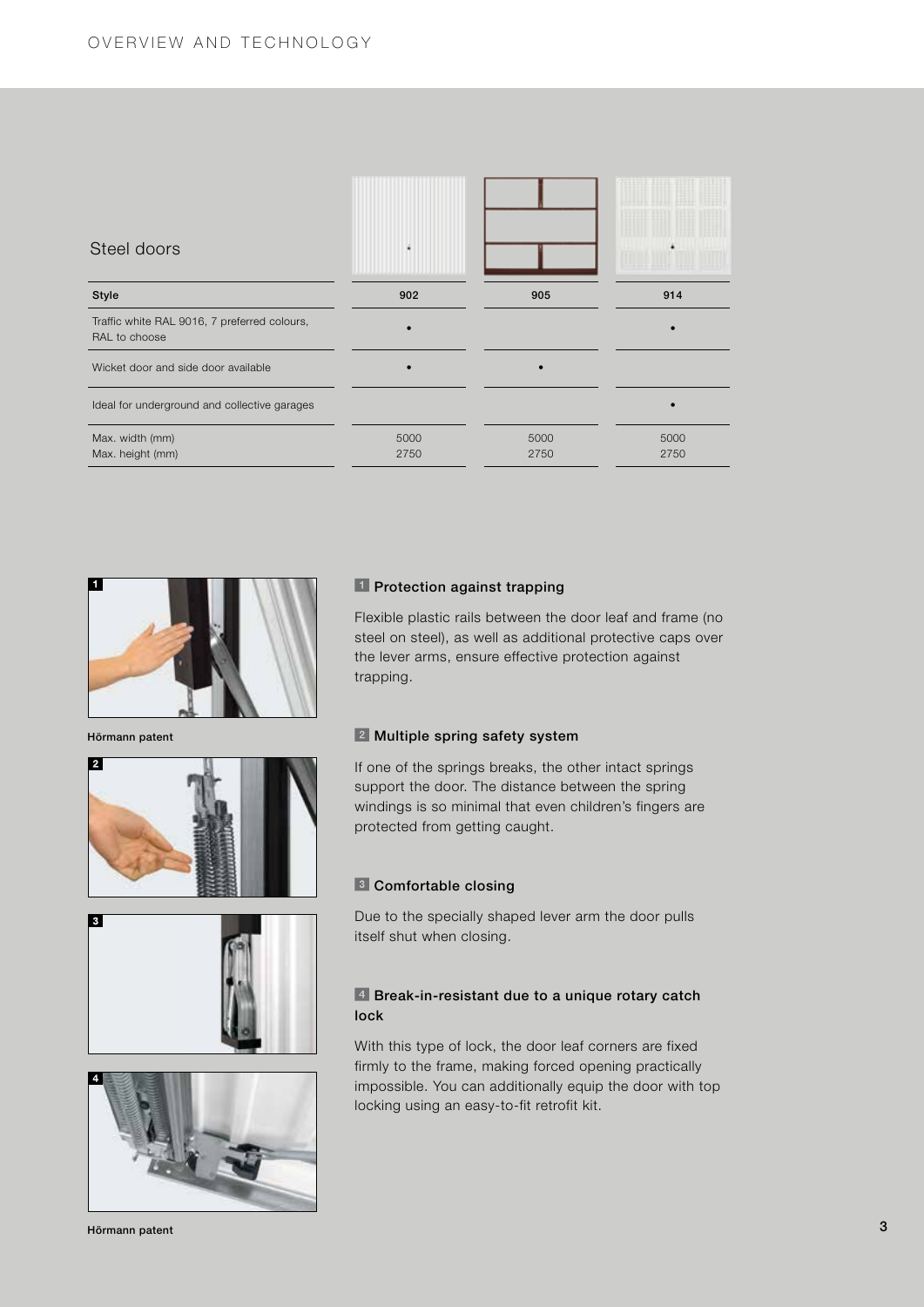

Overall length with operator (GLA) 3200 mm up to door height 2500 mm ProMatic / SupraMatic 3450 mm up to door height 2750 mm ProMatic / SupraMatic

Dimensions in brackets = door type DF 98

## Door type N 80 for single garages

Horizontal view Fitting behind the opening



# Door type DF 98 for double garages

Horizontal view Fitting behind the opening



Vertical view Door with threshold



Vertical view Door with threshold

Dimensions in mm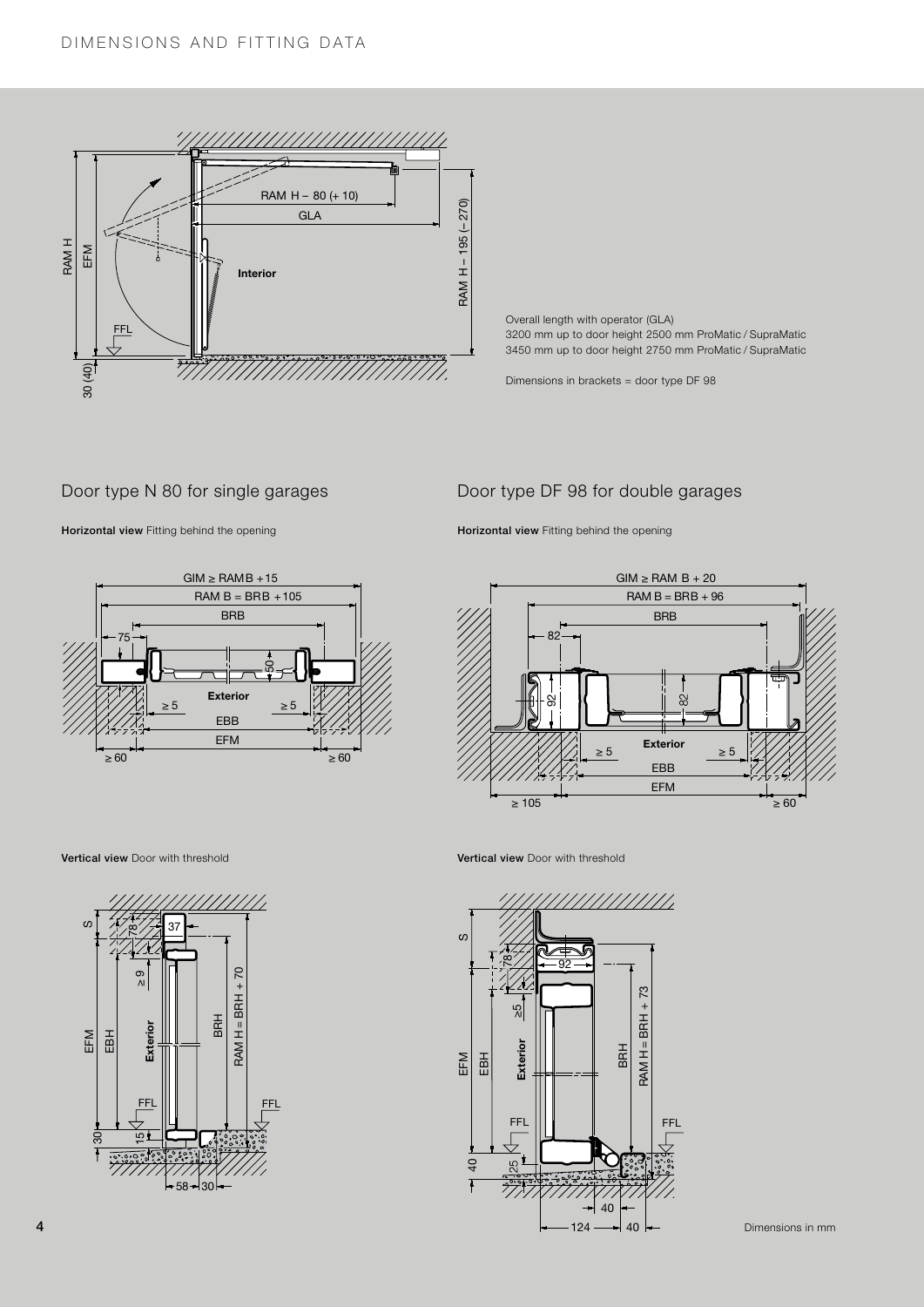# Size range N 80 and DF 98 \*



# Standard sizes N 80 for single garages \*

| Ordering sizes |            | Overall frame dimension     |      | Clear passage dimension** |      |
|----------------|------------|-----------------------------|------|---------------------------|------|
| <b>BRB</b>     | <b>BRH</b> | <b>RAM B</b><br><b>RAMH</b> |      | <b>LDB</b>                | LDH  |
|                | 1920       | 2355                        | 1990 | 2110                      | 1800 |
| 2250           | 2000       | 2355                        | 2070 | 2110                      | 1880 |
|                | 2075       | 2355                        | 2145 | 2110                      | 1955 |
|                | 2125       | 2355                        | 2195 | 2110                      | 2005 |
|                | 1920       | 2480                        | 1990 | 2235                      | 1800 |
|                | 2000       | 2480                        | 2070 | 2235                      | 1880 |
| 2375           | 2075       | 2480                        | 2145 | 2235                      | 1955 |
|                | 2125       | 2480                        | 2195 | 2235                      | 2005 |
|                | 2250       | 2480                        | 2320 | 2235                      | 2130 |
|                | 2375       | 2480                        | 2445 | 2235                      | 2255 |
|                | 1920       | 2605                        | 1990 | 2360                      | 1800 |
|                | 2000       | 2605                        | 2070 | 2360                      | 1880 |
|                | 2075       | 2605                        | 2145 | 2360                      | 1955 |
| 2500           | 2125       | 2605                        | 2195 | 2360                      | 2005 |
|                | 2250       | 2605                        | 2320 | 2360                      | 2130 |
|                | 2375       | 2605                        | 2445 | 2360                      | 2255 |
|                | 2500       | 2605                        | 2570 | 2360                      | 2380 |
|                | 2750       | 2605                        | 2820 | 2360                      | 2630 |
| 2625           | 2125       | 2730                        | 2195 | 2485                      | 2005 |
| 2750           | 2000       | 2855                        | 2070 | 2610                      | 1880 |
|                | 2125       | 2855                        | 2195 | 2610                      | 2005 |
| 3000           | 2000       | 3105                        | 2070 | 2860                      | 1880 |
|                | 2125       | 3105                        | 2195 | 2860                      | 2005 |

# Standard sizes DF 98 for double garages \*

| Ordering sizes |            | Overall frame dimension     |      | Clear passage dimension** |      |
|----------------|------------|-----------------------------|------|---------------------------|------|
| <b>BRB</b>     | <b>BRH</b> | <b>RAM B</b><br><b>RAMH</b> |      | <b>IDB</b>                | LDH  |
| 4000           | 2000       | 4096                        | 2073 | 3840                      | 1820 |
|                | 2125       | 4096                        | 2198 | 3840                      | 1945 |
| 4500           | 2000       | 4596                        | 2073 | 4340                      | 1820 |
|                | 2125       | 4596                        | 2198 | 4340                      | 1945 |
|                | 2250       | 4596                        | 2323 | 4340                      | 2070 |
| 5000           | 2000       | 5096                        | 2073 | 4840                      | 1820 |
|                | 2125       | 5096                        | 2198 | 4840                      | 1945 |

# Explanations

| <b>BRB</b><br><b>BRH</b>                                                  | <b>Ordering sizes</b><br>Nominal size width<br>Nominal size height                                                                                                                                                                                        |
|---------------------------------------------------------------------------|-----------------------------------------------------------------------------------------------------------------------------------------------------------------------------------------------------------------------------------------------------------|
| <b>RAM B</b>                                                              | Overall frame dimension width<br>RAM H Overall frame dimension height                                                                                                                                                                                     |
| LDB<br>LDH                                                                | Clear passage width<br>Clear passage height                                                                                                                                                                                                               |
| GIM                                                                       | Inside garage dimension                                                                                                                                                                                                                                   |
| <b>EFM</b><br><b>FM</b><br><b>FBB</b><br><b>EBH</b><br>FFL.<br><b>GLA</b> | Recommended structural dimension<br>Structural dimension<br>Fitting area width<br>Fitting area height<br>Finished floor level<br>Overall length with operator                                                                                             |
| S                                                                         | Required headroom<br>N 80<br>with steel infill $\geq$ 50 mm<br>Style 905, 941 ≥ 65 mm<br>with timber infill $\geq 65$ mm<br><b>DF 98</b><br>without operator $\geq 90$ mm<br>with operator $\geq 100$ mm                                                  |
|                                                                           | Doors with modernisation panels<br>The structural width may be reduced by<br>max. 10 mm. The structural height may be<br>reduced by max. 10 mm if fitting with a<br>threshold. Add 30 mm to the structural<br>dimension for doors with uninterrupted flat |

Please note:

\* Depending on the door style

floor lines (frame from FFL).

\*\* Clear passage dimension for doors with threshold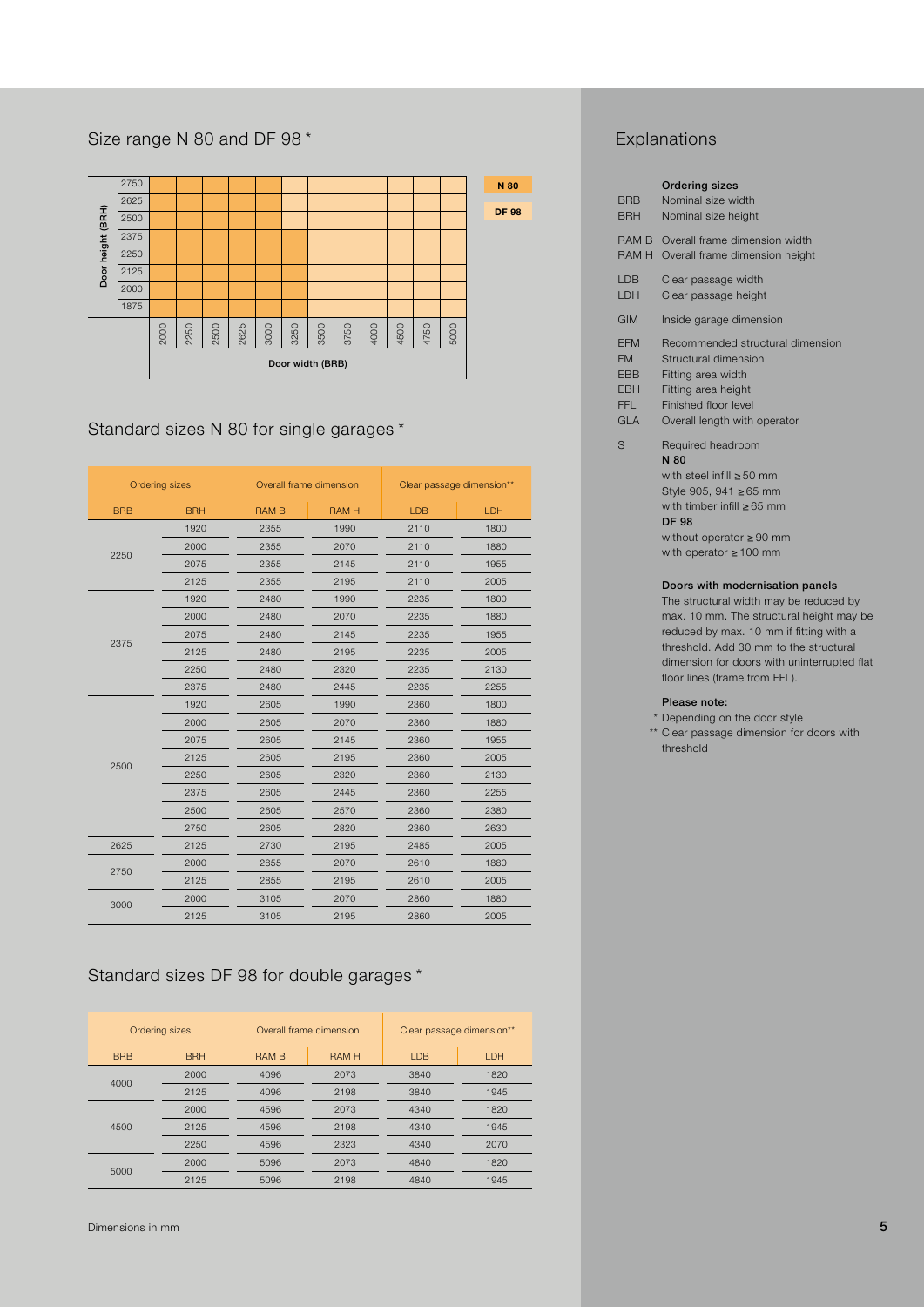# SIZES AND FITTING DATA FOR SIDE DOORS

# Single-leaf side door

Vertical view Door with threshold Horizontal view Horizontal view



 $LMB = BRB + 10$ BRB  $RAM = BRB + 50$  $LDB = BRB - 45$  $\Omega$ Exterior

## Double-leaf side door



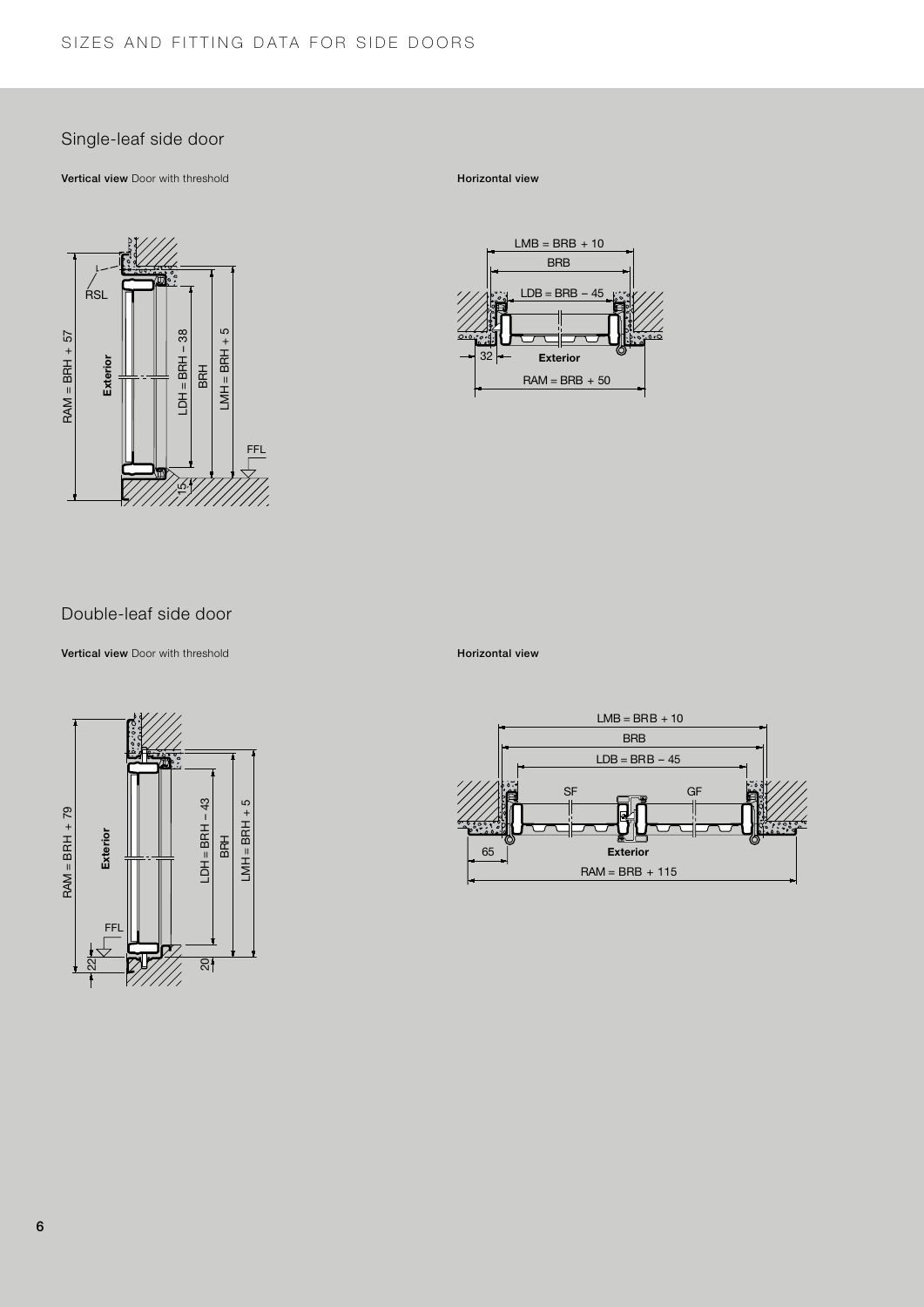# Standard sizes for single-leaf side doors

| Ordering size |            | Structural opening |      | Clear passage dimension with<br>threshold* |      | Lever height |
|---------------|------------|--------------------|------|--------------------------------------------|------|--------------|
| <b>BRB</b>    | <b>BRH</b> | <b>LMB</b>         | LMH  | LDB                                        | LDH  | From FFL     |
| 875           | 1875       | 885                | 1880 | 830                                        | 1837 | 987.5        |
|               | 2000       | 885                | 2005 | 830                                        | 1962 | 1050         |
|               | 2125       | 885                | 2130 | 830                                        | 2087 | 1112.5       |
| 1000          | 2000       | 1010               | 2005 | 955                                        | 1962 | 1050         |
|               | 2125       | 1010               | 2130 | 955                                        | 2087 | 1112.5       |

Special sizes and versions on request max. size range (BR): 1250 × 2375 mm.

Standard sizes with steel infill and on-site infill doors are supplied for external fitting as standard. Internal fitting is possible by reversing the hinges. Styles with timber infill overlapping the frame are only possible with external fitting.

Block frame for fitting in the opening: dimensions and versions on request.

## Size range for double-leaf side doors

| Width (BRB)  | 1300 to 2500 mm |
|--------------|-----------------|
| Height (BRH) | 1750 to 2250 mm |

Block frame for fitting in the opening: dimensions and versions on request. As standard delivered for external fitting, traffic leaf on right hand side, state on order if internal fitting or traffic leaf on left hand side is required!

## Fitting variants

#### External fitting opening outwards

Single-leaf Double-leaf



Left-hand hinged Right-hand hinged Traffic leaf left-hand hinged Traffic leaf right-hand hinged

#### Internal fitting opening inwards

Single-leaf Double-leaf









 $\mathbb{Z}$   $\mathbb{Z}$ 

With doors fitted on the inside, the threshold angle

or transport angle must always be removed and a water run-off to the outside must be provided. Doors on the weather side are preferably fitted externally.

# Explanations

| <b>BRB</b><br><b>BRH</b> | <b>Ordering sizes</b><br>Nominal size width<br>Nominal size height            |
|--------------------------|-------------------------------------------------------------------------------|
| <b>LMB</b>               | Structural opening width                                                      |
| LMH                      | Structural opening height                                                     |
| <b>RAMB</b>              | Overall frame dimension width                                                 |
| <b>RAMH</b>              | Overall frame dimension height                                                |
| <b>LDB</b>               | Clear passage width                                                           |
| LDH                      | Clear passage height                                                          |
|                          | The clear passage width is reduced if the<br>opening angle is less than 180°. |
| FFL.                     | Finished floor level                                                          |
| RSL                      | Rain canopy                                                                   |
| <b>SF</b>                | <b>Fixed leaf</b>                                                             |

GF Traffic leaf

#### Please note:

\* LDH without threshold + 15 mm